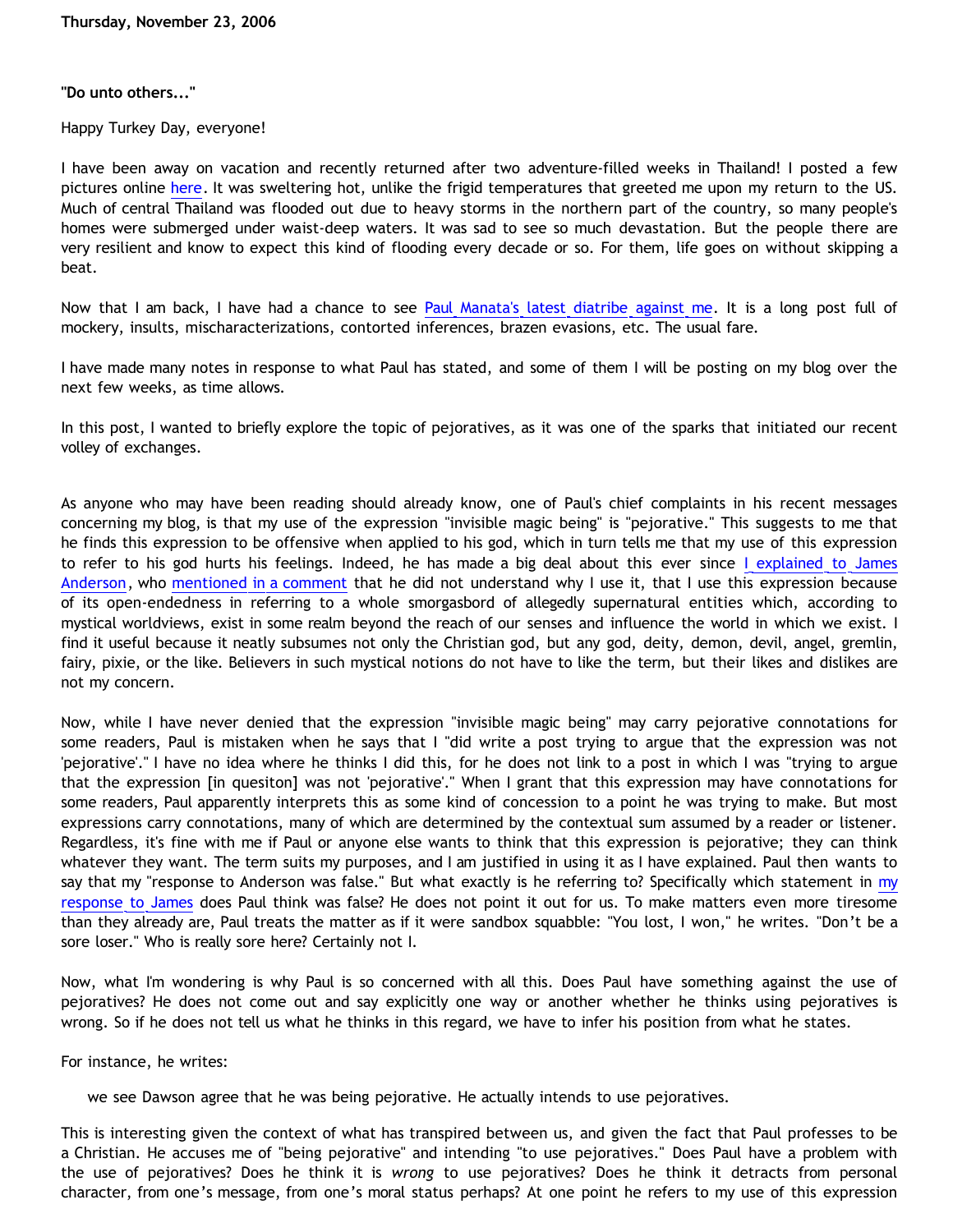as "poisoning the well." So from what he has written, it strongly appears that Paul considers the use of pejoratives to be bad in some way.

This is why I put these questions on the table: because Paul seems pretty handy with a pejorative peppermill of his own. Just glancing through [his response to me](http://triablogue.blogspot.com/2006/11/bethrick-burner.html), you will see him routinely referring to *me personally* (as opposed to something I have merely affirmed) with words like "monkey," "bafoon," "baboon," "hack," "joker," "fool," "goof ball," etc. Now, it does not bother me that Paul chooses to "pepper" his postings with words of this nature. In fact, I realize that he has no alternative, since his worldview is indefensible and his contentions against mine are untenable (more on this in later postings). But we should ask: are the expressions that Paul peppers throughout his post not pejorative in nature as he has used them? Is he not intending them as personal insults? Is he not using them as a shortcut to discredit me personally? To "poison the well," as it were? If not, why does he use them? If he admits that they are pejoratives, then why is he getting all into a fuss when I use expressions that he considers pejorative, especially when they are not the personal insults he has used against me?

#### Can you say *hypocrite*?

It is important for us to remember that, as a self-professing Christian, Paul implicitly affirms the teachings of the bible. That's well and good, for we have a standard to refer to in evaluating Paul's behavior, to see if his choices and actions match his stated commitments. But it's one thing to preach something, and entirely another to actually abide by it. For instance, Matthew 7:12 has Jesus give the following, what is commonly called "the Golden Rule":

Do unto others whatever you would like them to do to you. This is the essence of all that is taught in the law and the prophets.

Now, I could be wrong in supposing that Paul wants to try to following the teachings with the New Testament ascribes to Jesus. But I'm willing to give the benefit of the doubt and assume that Paul really means it when he aligns himself with orthodox Christainity. After all, Christian apologists, even amateurs like Paul Manata, love to make a lot of hay when it comes to matters of morality. It is an issue that is apparently close to their heart.

So by this token, we can infer, based on the teaching given in Mt. 7:12 and Paul's profession as a Christian, that his behavior toward me is indicative of how he wants me to behave toward him. Whatever he does to me, must be what he wants me to do to him. But I'm not going to follow his example. I am not going to call Paul "monkey," "bafoon," "baboon," "hack," "joker," "fool," "goof ball," or any of the other slanderous names he has used on me. If Paul feels a need to use abusive language, then I leave that choice up to him. Personally, I don't think it adds any merit to one's case when he resorts to such childish forms of ridicule. Perhaps Paul disagrees.

Sadly, I have not seen any of Paul's "brothers in Christ" call him on his behavior. So far as what I know (and I admit that I am far from "all-seeing"), none of his fellow Christians have made an effort to correct him on this. By not doing so, other Christians who have read Paul's writings tacitly condone his behavior. In fact, many seem to encourage it by praising his voluminous writing ventures. Indeed, James Anderson made it a point to raise a question on why I use the expression "invisible magic being," but I have not seen him raise any question on why Paul uses words like "monkey," "bafoon," "baboon," "hack," "joker," "fool," "goof ball," et al., when responding to his opponents.

Of course, I have no doubt that Paul or any other Christian will not have a hard time trying to find a way to excuse the name-calling and condescending tone that characterizes so much of Paul's writing. The religious mind is one that is constantly looking for a backdoor to sneak through. This is the kind of "righteousness" we can expect Christians to model before non-believers. Their contempt for people who do not profess belief in their invisible magic beings prevents them from raising themselves to the demands of civility and honor in their dealings with them. As apologists hoping to vindicate their faith commitments, they should realize how their behavior speaks louder than any arguments they may think they have. But will they? Not if they follow Paul down the path that he has paved with constant wear.

by Dawson Bethrick

*posted by Bahnsen Burner at [6:00 AM](http://bahnsenburner.blogspot.com/2006/11/do-unto-others_23.html)*

**6 Comments:**

[Paul Manata](http://www.blogger.com/profile/7464842) said...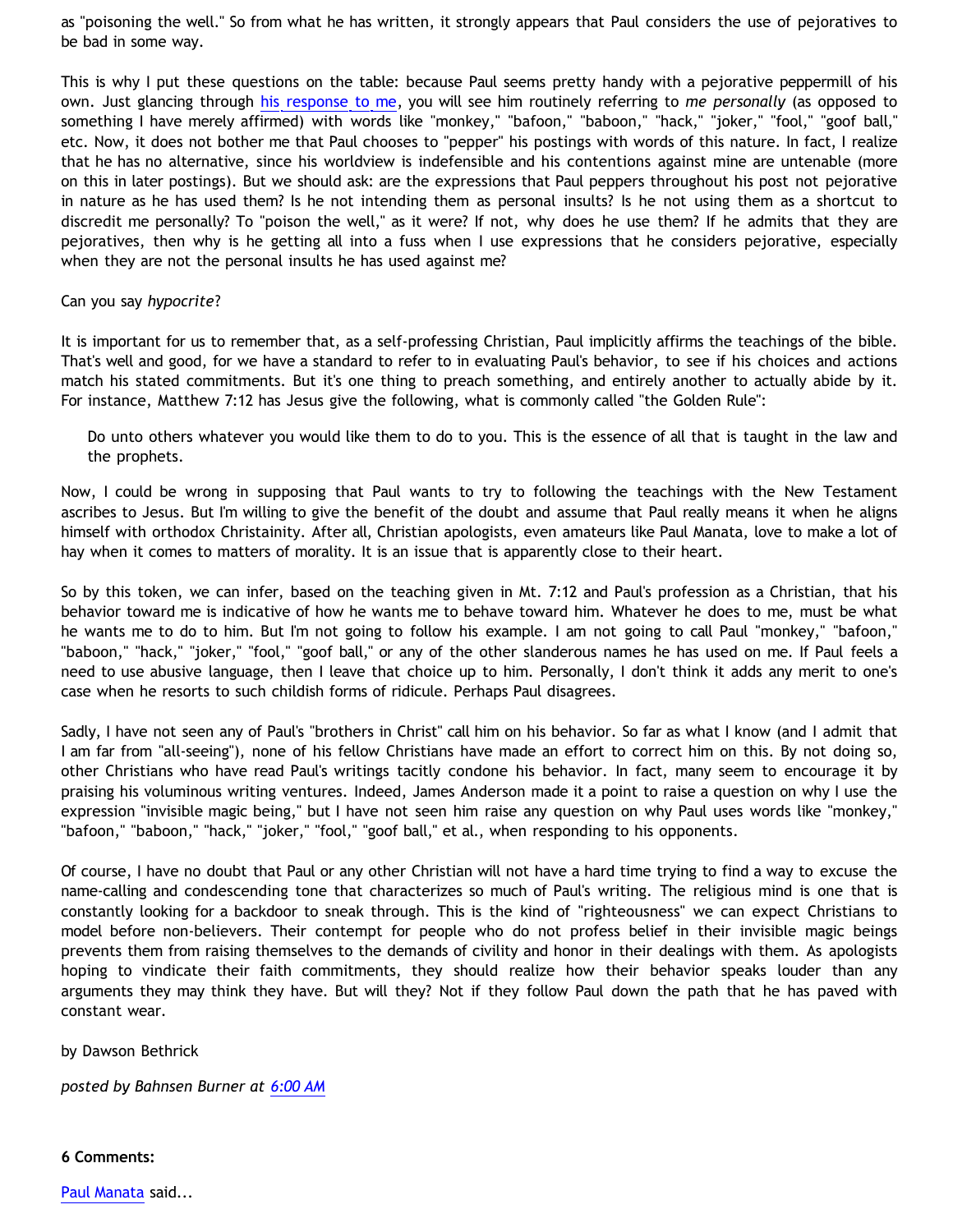Dawson, if you don't like the way I write to you, then stop doing it to others. I "Bethrickized" my post. I learned these tactics from you. If you have a problem with my posts, you have a problem with your own. If you don't like my "reasoning" by which I showed you believe in Momma Nature, then you can tell why we don't like your "reasoning" by which you conclude that we believe in invisible magic beings.

If you are bothered by my saying that you "think monkey's thoughts after them," then maybe you now feel how we do when we see you try to apply the "thinking God's thoughts after Him" insults to us.

So, Bethrick, I copy you. I play up or down to the level of competition. You want to get in the mud, fine by me. We can get dirty.

Now, what you could do is drop the sophistic rehetoric, address the meat of my post, and then we'll just see how "rigerous" and "rational" your mind and worldview really are.

No, I think you won't do that. I think you like to play it safe. Better get into a spat with pejoratives than actually debate the philosophical issues.

Hey, I understand, I'd do the same if I had your worldview.

# ~PM

p.s. Riddle me this: When Jesus called people vipers, whitewashed tombs, fools, dogs, etc., do you think he was or wasn't "doing unto others as one would have someone do to one's self?"

If yes: Then you can't say \*I\* wasn't.

If no: Then I was acting "Christian" and so how is it a critique to point out that I acted like Jesus?

Either way you lose.

[November 23, 2006 8:00 PM](http://bahnsenburner.blogspot.com/2006/11/5362623539442478976)

[Paul Manata](http://www.blogger.com/profile/7464842) said...

oh, btw, are you ever going to get around to answering James' criticisms? Or, is picking on his question more important that debating your view of universals?

No, not "more important," more "safe."

[November 23, 2006 8:02 PM](http://bahnsenburner.blogspot.com/2006/11/2061414703382365827)

[beepbeepitsme](http://www.blogger.com/profile/15679570) said...

Welcome back. I hope you enjoyed your trip - and- gimmie a turkey leg.

```
:)
```
Happy thanksgiving from australia.

[November 23, 2006 10:55 PM](http://bahnsenburner.blogspot.com/2006/11/7220604878489091275)

# [Bahnsen Burner](http://www.blogger.com/profile/11030029491768748360) said...

Paul wrote: "Dawson, if you don't like the way I write to you, then stop doing it to others. I "Bethrickized" my post. I learned these tactics from you. If you have a problem with my posts, you have a problem with your own. If you don't like my 'reasoning' by which I showed you believe in Momma Nature, then you can tell why we don't like your ' reasoning' by which you conclude that we believe in invisible magic beings."

What made you think that I "have a problem with [your] posts"? And when you say that you "learned these tactics from [me]," which "tactics" specifically do you mean? In my blog, I simply pointed out how you feel the need to rely on name-calling (I listed several examples from your post, e.g., "monkey," "bafoon," "baboon," "hack," etc.). It is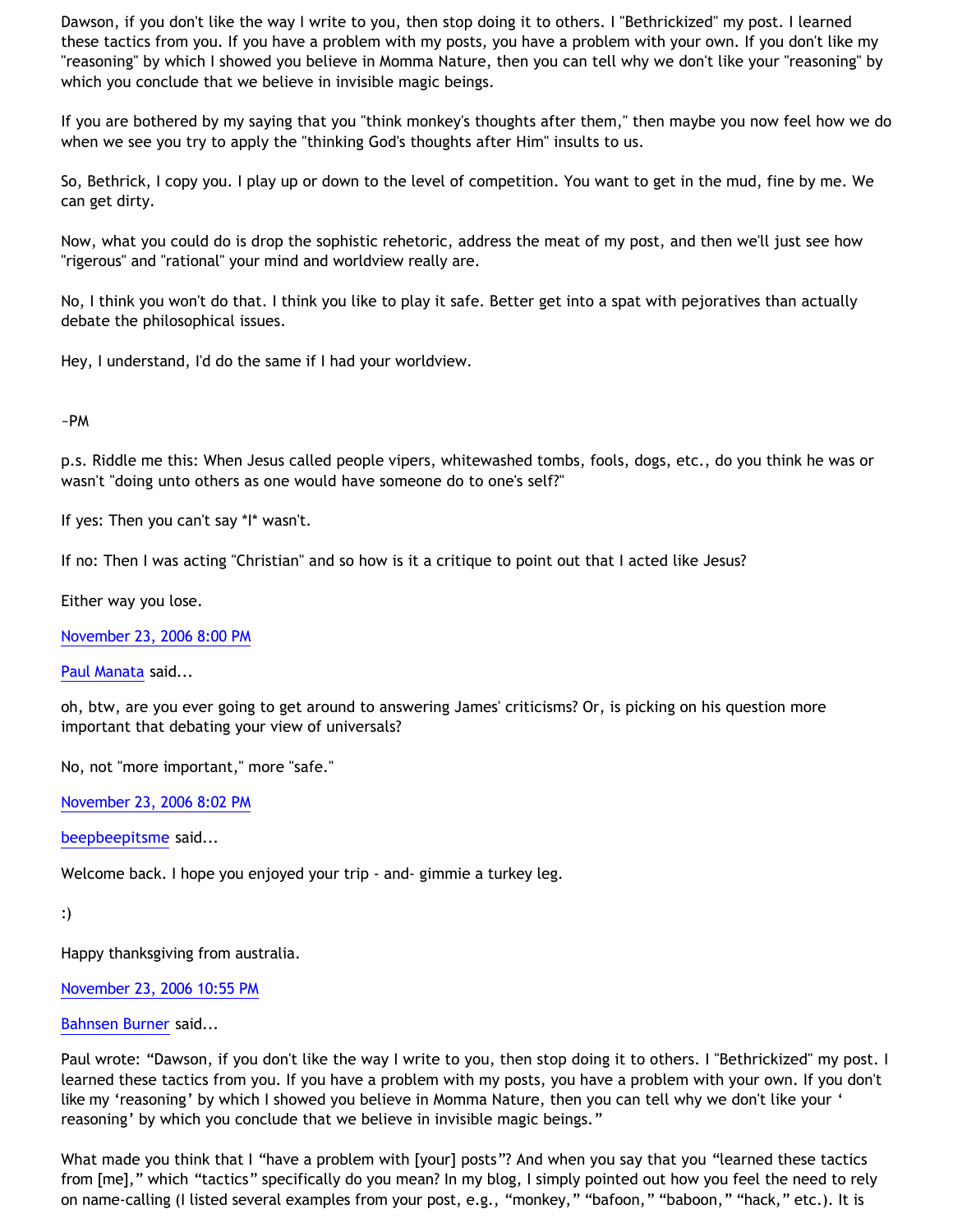utterly dishonest for you to suggest that you picked up this habit from me, for I do not resort to these "tactics." Indeed, below you quote the source that actually models this kind of behavior, and it's your own bible. Meanwhile, you make a big deal about the expression "invisible magic being" supposedly being "pejorative," and yet look at how you saturate your posts with pejoratives of your own, which take the form of personal insults. You simply don't like being called on it, that's why you lash out at others and try to blame them for your own choices and actions. It has nothing to do with your "reasoning," because reason is the one thing that is absent from your posts. In my message, I nowhere protested against your use of the expression "Momma Nature"; you use this expression simply because you' re trying to one-up me on my use of "invisible magic being," for which you've offered no sustainable criticism. It's just more juvenile tit-for-tat, which is all you have at your disposal. Regardless, I see no reason not to go on using "invisible magic being" to refer to the Christian or any other god. I have no problem with it. But if you do, well, that's your problem, Paul, not mine.

Paul wrote: "If you are bothered by my saying that you "think monkey's thoughts after them," then maybe you now feel how we do when we see you try to apply the "thinking God's thoughts after Him" insults to us."

Paul, nothing you say "bothers" me because I really don't take anything you say personally, even though it's clear you mean it personally. You are a specimen under my microscope, nothing more. Your problems are primarily with yourself; they spill over into and affect your interpersonal relationships, but this is not my problem.

Also, the idea of thinking someone else's thoughts after him, whether that someone else is either real or imagined, comes from your worldview, not mine. I think my own thoughts, something you can no longer do since you surrendered your mind to Christianity and joined a flock of sheep.

Paul wrote: "So, Bethrick, I copy you. I play up or down to the level of competition. You want to get in the mud, fine by me. We can get dirty."

No, you don't copy me. You don't come close. You don't even try to, despite your attempt to excuse your behavior here. This is just what I predicted in my post: you would have no problem excusing your behavior. In fact, you show that you're not even willing to own your own behavior by trying to put the blame on me. You are like an adult who has refused to grow up and become a man.

Paul: "Now, what you could do is drop the sophistic rehetoric, address the meat of my post, and then we'll just see how 'rigerous' and 'rational' your mind and worldview really are."

Paul, if you read my post, you would have noticed that I mentioned that I took many notes while reviewing your post, and that I plan to post more in response in the coming weeks. Specifically, I wrote:

# **I have made many notes in response to what Paul has stated, and some of them I will be posting on my blog over the next few weeks, as time allows.**

As for "the meat of [your] post," why don't you take this opportunity to specify what exactly you consider that to be.

In the meantime, why don't you address one of the points I raised in my present post, namely: **what is your position on the use of pejoratives?** Is it right to do this, or is it wrong to do this? Do you not have a moral position on this? Or is this something you allow others to decide for you? The question was an opportunity for the world to see how consistent your choices and actions are with the positions you affirm. As I pointed out, you have made a great big deal about "invisible magic being" supposedly being pejorative. But then look at your own writing, and tell me you do not "pepper" it with pejoratives of your own. Why do you avoid answering this question in your comments? Instead of answers, you only come through with attitude. Why? Is that what Christianity teaches to you?

Paul wrote: "p.s. Riddle me this: When Jesus called people vipers, whitewashed tombs, fools, dogs, etc., do you think he was or wasn't 'doing unto others as one would have someone do to one's self'?"

Since I think the gospels are storybooks written by people who probably never knew the Jesus they wrote about in the first place, I think these passages are a reflection on their authors more than anything else. They had their own " reasons" for inserting the name-calling into their Jesus' mouth. It would have been more instructive if they had chosen instead to put logical arguments into Jesus' mouth instead of painting him as a name-caller, just like you. See, Paul, above you suggested that you picked up the name-calling habit from me. Now you point out exactly where you got it! Paul, I am not your "savior." You didn't learn these tactics from me. Get your facts right.